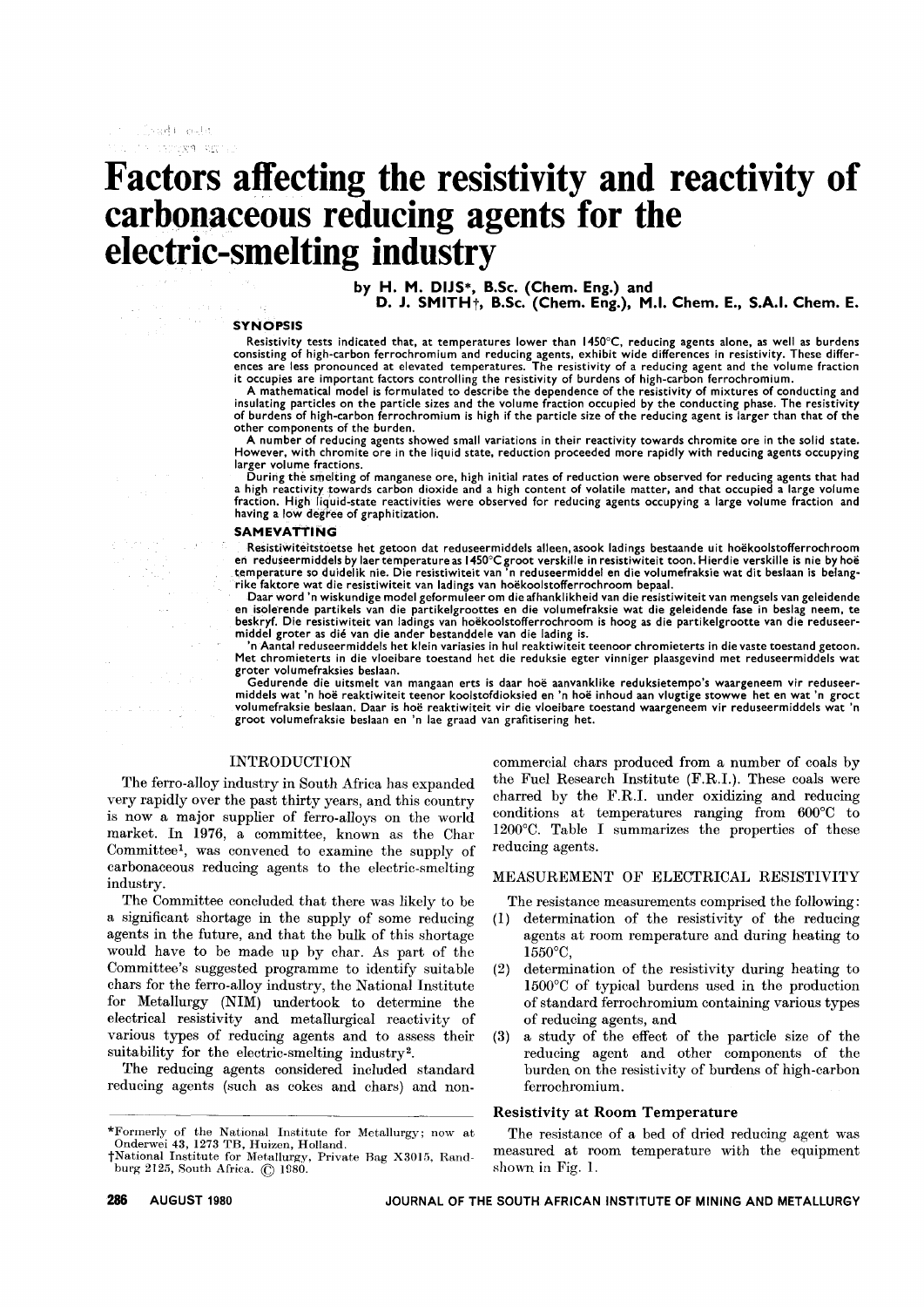The cell constant of the system was measured by the use of sodium chloride solutions of known resistivity so that the resistance values for the reducing agents could be expressed as resistivity values.

The resistivities at room temperature of two of the chars produced by the F.RI. are shown in Table lI. The other F.RI. chars exhibited the same trends. The following conclusions can be drawn.

(1) The resistivity of a char produced under reducing conditions is usually higher than that of a char produced from the same coal and at the same temperature under oxidizing conditions.

Variable load

(2) An increase in the temperature of charring results in a significant decrease in resistivity and an increase in the fixed carbon.

# Resistivity at Elevated Temperatures

Fig. 2 shows the apparatus used to obtain the resistance measurements at elevated temperatures. The particle size of the reducing agent (a mean particle size

TABLE I ANALYSIS OF REDUCING AGENTS (IN MASS PERCENTAGE ON DRY BASIS)

| Reducing agent       | Fixed carbon | Volatile<br>material | Ash  |
|----------------------|--------------|----------------------|------|
| Rand Carbide char    | 79,8         | 4.5                  | 15,7 |
| Iscor coke           | 83,6         | 1,1                  | 15,3 |
| Vryheid coke         | 79.8         | 1,3                  | 18,9 |
| Anthracite           | 80,5         | 9,9                  | 9,6  |
| Electrode graphite   | 99,1         | 0,9                  | 0,0  |
| Springbok no. 5 char | 79.0         | 4,3                  | 16,8 |
| Delmas no. 2 char    | 76,1         | 5,0                  | 19,0 |
| Delmas no. 4 char    | 73.1         | 5,3                  | 21,6 |
| Matla no. 5 char     | 80,9         | 4,0                  | 15,5 |
| Utrecht char         | 82,4         | 3,9                  | 13,7 |
| Umgala char          | 82,1         | 4.4                  | 13,6 |
| Blesbok no. 5 char   | 81,2         | 4,1                  | 14.8 |



Fig. I-Apparatus for resistance measurements at room temperature



RESISTIVITY OF REDUCING AGENTS AT ROOM TEMPERATURE

| Reducing<br>agent | Charring<br>temperature<br>°C | Atmosphere | Resistivity<br>$\Omega$ . cm |
|-------------------|-------------------------------|------------|------------------------------|
| Umgala            | 600                           | Reducing   | $20.8 \times 10^3$           |
| Umgala            | 600                           | Oxidizing  | $0.80 \times 10^3$           |
| Umgala            | 800                           | Reducing   | 27.2                         |
| Umgala            | 800                           | Oxidizing  | 8,8                          |
| Umgala            | 1000                          | Reducing   | 2,3                          |
| Umgala            | 1000                          | Oxidizing  | $2.3\,$                      |
| Delmas no. 4      | 600                           | Reducing   | $20.8 \times 10^{3}$         |
| Delmas no. 4      | 600                           | Oxidizing  | $2.39 \times 10^3$           |
| Delmas no. 4      | 800                           | Reducing   | 22.1                         |
| Delmas no. 4      | 800                           | Oxidizing  | 14,7                         |
| Delmas no. 4      | 1000                          | Reducing   | 3,6                          |
| Delmas no. 4      | 1000                          | Oxidizing  | 3,3                          |



Fig. 2-Apparatus for resistance measurements at elevated temperatures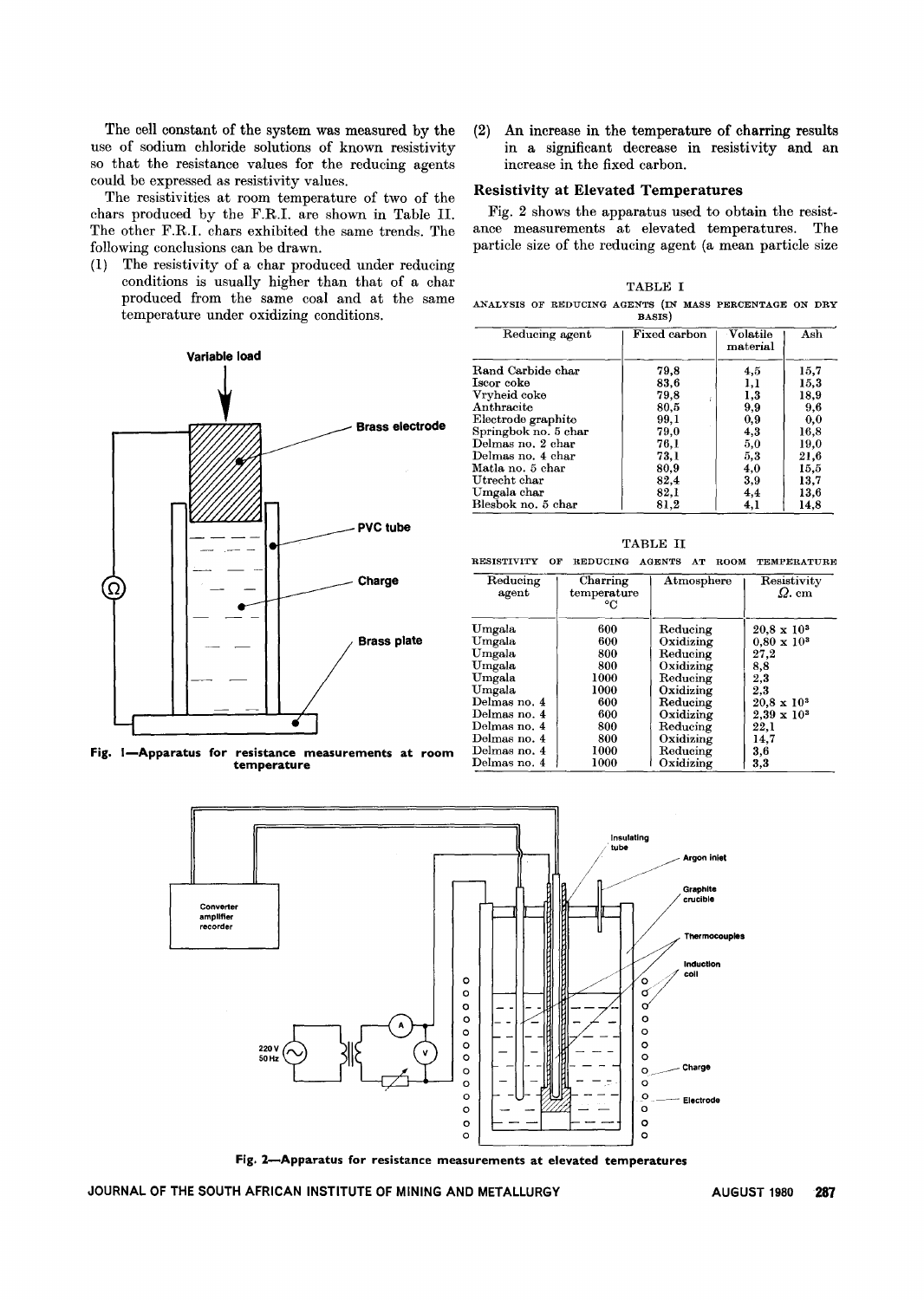of 3,6 mm) corresponds to one-quarter of that used in industry for the production of ferrochromium. The cell constant of the system was measured with sodium chloride solution.

The results of the resistance measurements on standard reducing agents during heating to a temperature of 1550°C are shown in Fig. 3. At temperatures lower than approximately llOO°C, the ranking of the resistivities followed the ranking of the ash contents of the reducing agents. At higher temperatures, the differences in resistivity became much less pronounced, and it was observed that the ranking of the reducing agents in terms of resistivity was not the same as that at lower temperatures. For the coals charred under different oxidizing and reducing conditions, it was observed that the resistivity became independent of the charring conditions at temperatures higher than llOO°C.

#### Resistivity of Burdens Containing Reducing Agents

Resistivity measurements were conducted with the apparatus shown in Fig. 2 on charges consisting of a reducing agent, Steelpoort chromite ore, dolomite, and quartzite. The amount of carbon added was 115 per cent of the stoichiometric amount, and the compositions were calculated to give the same theoretical slag composition for each test.

The results of the resistance measurements during heating to 1500°C are given in Fig. 4. At temperatures lower than 1400°C, fairly wide differences can exist in the resistivities of burdens of high-carbon ferrochromium. However, the shapes of the curves for resistivity versus temperature were similar for most of the reducing agents considered, including the various coals that were charred. The resistivity peaks observed at temperatures between 900°C and llOO°C could possibly have been caused by thermal contraction of the particles of the reducing agent<sup>3</sup>.

The resistivities of charges containing standard reducing agents other than graphite increased in the order Iscor coke < Rand Carbide char < anthracite, which is the same order as that established for these reducing



Fig. 3-Resistivity of standard reducing agents during heating to IISO°C



Fig. 4-Resistivity, during heating to 1500°C, of burdens of high-carbon ferrochromium containing standard reducing agents

agents in the absence of ore and fluxes. The fact that graphite occupied the lowest volume fraction of all the standard reducing agents could account for the higher resistivity of high-carbon ferrochromium containing this reducing agent as compared with the resistivity of graphite alone.

The resistance measurements on charges containing chars from the F.RI. showed the same trends as those observed in the absence of ore fluxes: that is, chars produced in a reducing atmosphere and at low temperatures gave higher resistivities than those produced from the same coal in an oxidizing atmosphere and at higher temperatures. Burdens containing chars that occupied a low volume fraction had resistivities higher than those of burdens containing chars that occupied a higher volume fraction.

#### Effect of Particle Size

The effect of the particle size of the reducing agent and of other components of the burden on the resistivity of typical burdens used in the electric-smelting industry has been the subject of a number of investigations<sup>3-7</sup>. However, some of the reported results appear to be contradictory. So that this matter could be resolved, a detailed examination was made of the effect of particle size on the resistivity of burdens of high-carbon ferrochromium.

#### *Theoretical Considerations*

A burden of high-carbon ferrochromium can be rcgarded as a two-phase system of conducting particles (reducing agent) in an insulating matrix (ore and fluxes). The electrical conduction in such mixtures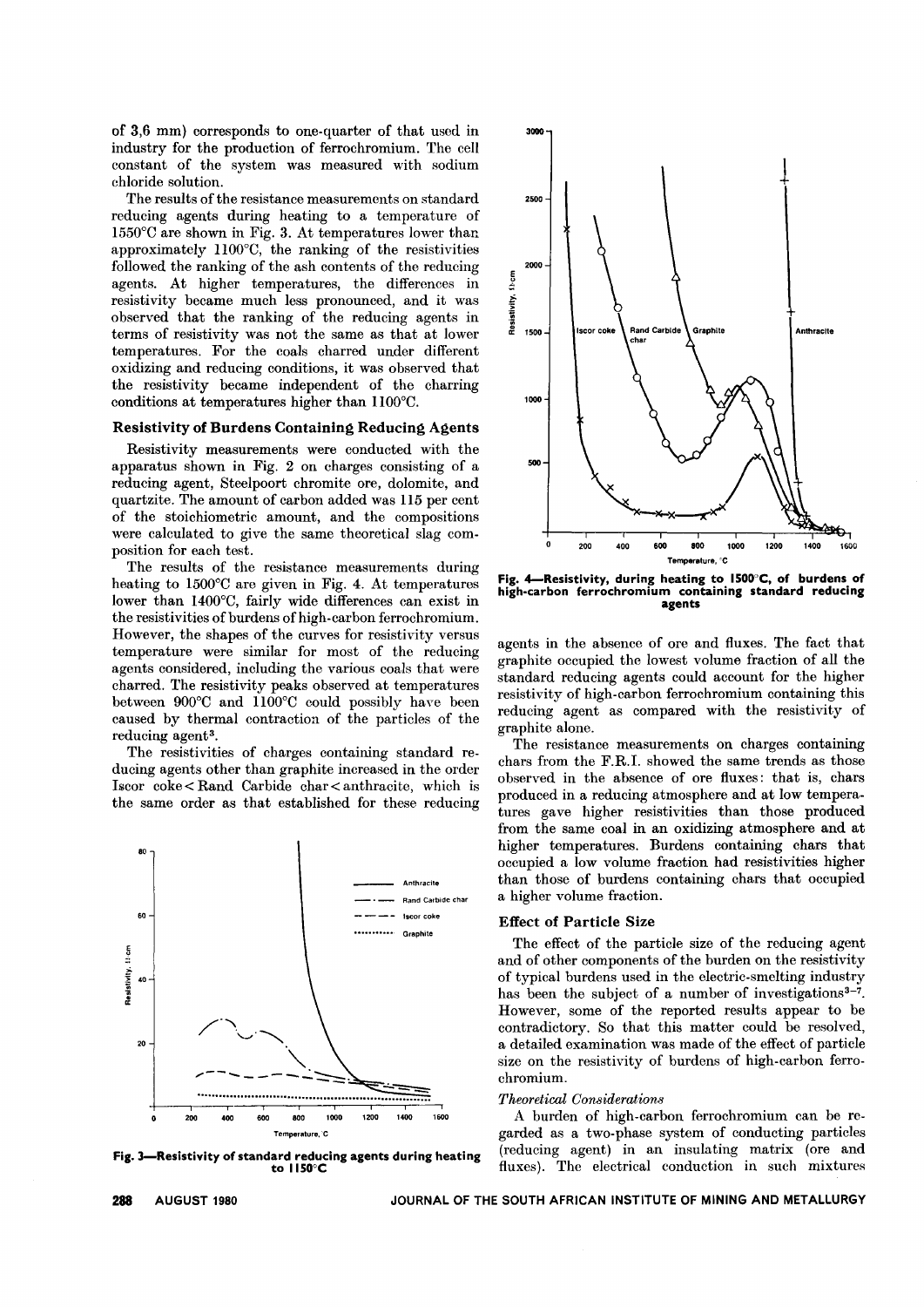occurs by means of continuous arrays of conducting particles randomly distributed throughout the insulating matrix.

The resistivity of the mixture  $(\rho_{\rm m})$  can be expresse<br>as follows<sup>2</sup>;

$$
\rho_{\rm m} = \frac{R_{\rm c}L_{\rm c}}{A_{\rm pc} \left\{N_{\rm c}(a-1)\right\}^{\rm m-1}}, \text{ for } N_{\rm c} < \frac{1}{a-1},
$$

and 
$$
\rho_{\text{m}} = 1.0, \text{ for } N_{\text{c}} \geqslant \frac{1}{a-1}, \qquad (1)
$$

- where  $R_{\text{conductor}}$  is the resistance of a continuous array of conducting particles per input length of the array,
	- $L_{\text{c}}$  is the length of a continuous array of conducting particles per unit length of the mixture,
	- $A_{\text{point}}$  is the number of conducting particles per unit area of the mixture,
	- *N* is the number fraction of conducting particles in the mixture,
	- *a* is the co-ordination number of a conducting particle, and
	- *m* is the number of conducting particles in a continuous array.

#### *Experimental Procedure*

The experiments were aimed at a determination of the quantities contained in equation (1) as a function of the particle sizes of the reducing agent and other components of the burden, and as a function of the volume fraction occupied by the reducing agent. The resistance measurements were made at room temperature, Rand Carbide char being used as the reducing agent.

#### *Results*

The resistance of a continuous array of conducting particles per unit length of the array was determined for various particle sizes of Rand Carbide char in the absence of silica. Least squares fitting of the results gave

$$
R_{\rm e} = \frac{1}{d_{\rm e}^2} (0.89 + \frac{0.97}{d_{\rm e}}) \Omega . \text{cm}, \tag{2}
$$

#### TABLE III

COMPARISON BETWEEN THE MEASURED AND FITTED RESISTIVITY VALUES OF MIXTURES OF CONDUCTING AND INSULATING PARTICLES Conducting phase: Rand Carbide char

Insulating phase: Silica

| $d_{\rm c}$ | $d_1$ | $\boldsymbol{V_{\rm e}}$ | Fitted                  | Measured          |
|-------------|-------|--------------------------|-------------------------|-------------------|
| 0.405       | 0,810 | 0,1                      | $>$ 2 x 10 <sup>6</sup> | $>2 \times 10^6$  |
|             |       | $_{0,3}$                 | $5,46 \times 10^{3}$    | 137.4             |
|             |       | 0,5                      | 22.5                    | 20,0              |
|             |       | 0,7                      | 8,9                     | 8,3               |
|             |       | 0.9                      | 5,8                     | 5,5               |
|             |       | 1,0                      | 4.7                     | 4,6               |
| 0,205       | 0,810 | 0,1                      | $1.24 \times 10^{4}$    | $> 2 \times 10^6$ |
|             |       | 0,3                      | 152                     | 1089              |
|             |       | 0,5                      | 42.4                    | 59,8              |
|             |       | 0.7                      | 13.6                    | 15,0              |
|             |       | 0,9                      | 9,5                     | 10,6              |
|             |       | 1,0                      | 8,1                     | 7.8               |

where  $d_c$  is the mean particle size of the conducting phase (char) in centimetres.

The number of conducting particles per unit of the mixture  $A_{\text{pc}}$  was determined from a count of the number of char particles on any cross-section of the char-silica mixtures after the mixtures had been set in epoxy resin.

The dependence of  $A_{\text{pe}}$  on the particle size and volume fraction of the conducting phases is given by

$$
A_{\rm pe} = \frac{0.695 V_{\rm e}}{d_{\rm e}^2},\tag{3}
$$

where  $V_c$  is the volume fraction occupied by the conducting phase.

The remaining parameters were derived on the assumption that the particles in the mixture were spherical:

$$
N_c = \frac{1}{1 + (\frac{c}{d_i})^3 (\frac{1 - V_c}{V_c})}
$$
(4)

and

$$
m = \frac{L_c L_s}{d_c},
$$
\n(5)

where  $d_i$  is the mean particle size of the insulating phase in centimetres, and *Ls* is the sample length in centimetres.

Least squares fitting of the values obtained for *Le* ga ve the following expression:

$$
L_{\rm c} = \exp{\{\beta(1 - V_{\rm c})\}},\tag{6}
$$

where  $\beta$  is given by

$$
\beta = 4,40-1,18d_{c} - 4,18d_{i}.
$$
\n(7)

A comparison of the measured resistivity values with the values obtained theoretically indicates that the model represents the data for measured resistivity for *V*e values of 0,4 or greater (see Table Ill).

#### Discussion

Electrical conduction in carbonaceous materials has been the subject of several investigations<sup>8-14</sup>, which showed that the electrical resistivity of such materials is influenced by the following factors.

- (i) The resistivity of a reducing agent decreases with an increase in its carbon content.
- (ii) The volatile matter, consisting of compounds of low molecular mass and high resistivity, can be regarded as being in a mixture of macromolecular material with low resistivity. An increase of volatile matter in the reducing agent therefore increases the resistivity of the reducing agent.
- (iii) The resistivity of coal increases with an increase in its ash content. This effect is not pronounced unless the ash content is more than 20 per cent.
- (iv) Other factors affecting the electrical resistivity of carbonaceous materials are moisture content, particle size, microstructure, presence of micro-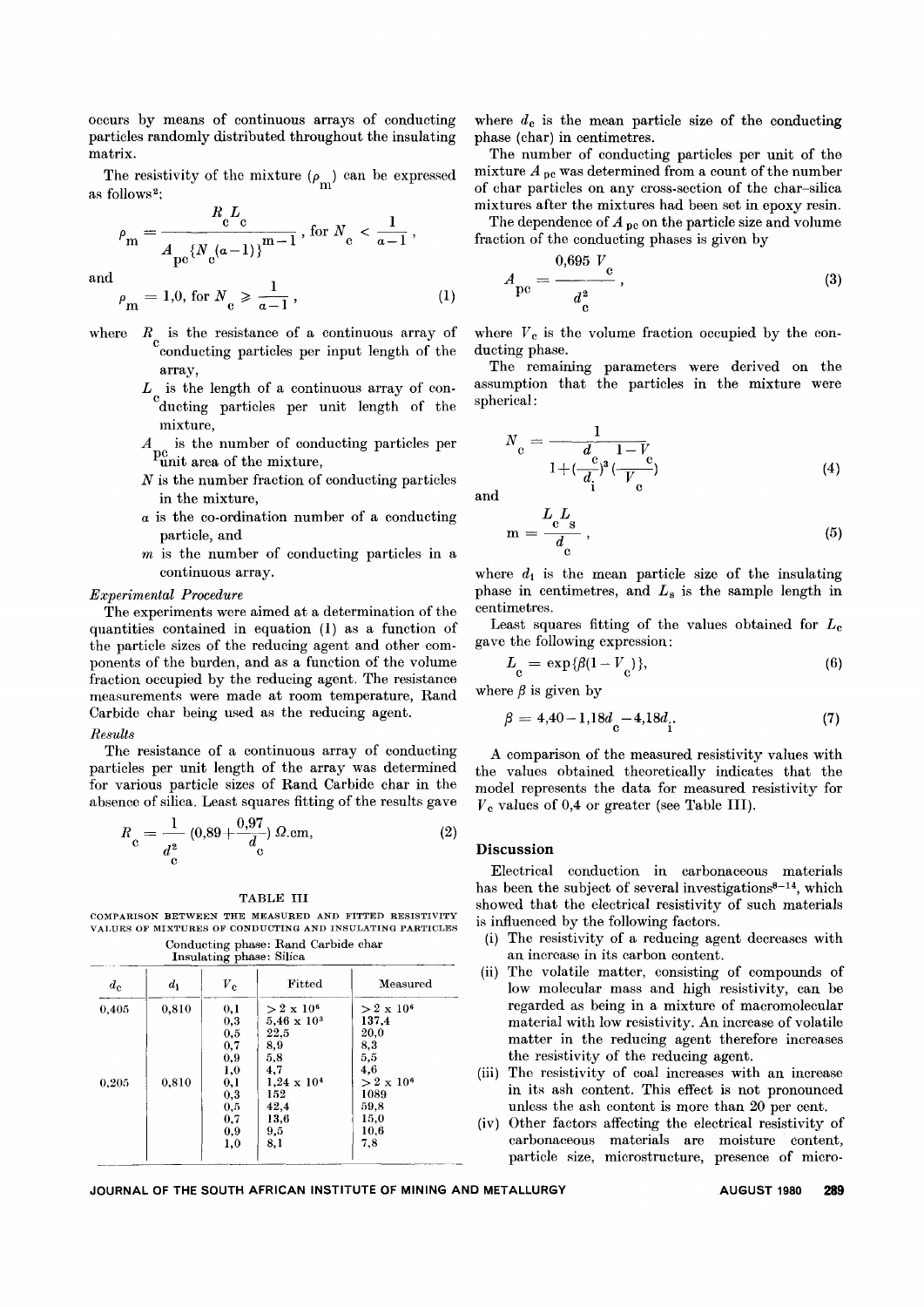scopic cracks, ash distribution, and geometrical arrangement and spacing of the graphitic crystallites in the material.

The effects of charring conditions on resistivity can be explained in terms of the effects of these conditions on the fixed carbon and volatile matter contained in the char. An oxidizing atmosphere and high charring temperatures result in the presence of less volatile matter (and therefore more fixed carbon), which explains the lower resistivities of the chars produced under these conditions.

In electric-smelting operations, it is considered desirable for the solid burden to have high resistivity. Such burdens require a reducing agent that has high resistivity and occupies a small volume fraction in the burden. Reducing agents with high resistivity are those that have been carbonized at Iow temperatures under reducing conditions. For the volume fraction occupied by the reducing agent to be small, the reducing agent should be dense and should have a high content of fixed carbon.

Figs. 5 to 7 show the effect of the particle sizes of the components of the burden, and of the volume fraction occupied by the reducing agent, on the resistivity of burdens of high-carbon ferrochromium as predicted by the mathematical model presented earlier.

Fig. 5 shows that, for a volume fraction of 0,5, the effect of the particle size of the reducing agent was most pronounced when the size of the insulating phase was small, and that, for any given particle size of the insulating phase, the resistivity of the mixture passed through a minimum as the particle size of the reducing agent increased. These minima arose because an increase in particle size of the reducing agent tends to decrease





Fig. 6-Predicted effect of the particle size of ore and fluxes on the resistivity of burdens of high-carbon ferrochromium



Fig. 5-Predicted effect of the particle size of the reducing agent on the resistivity of burdens of high-carbon ferrochromium

Fig. 7--Predicted effect of the volume fraction occupied by<br>the reducing agent on the resistivity of burdens of highreducing agent on the resistivity of burdens of highcarbon ferrochromium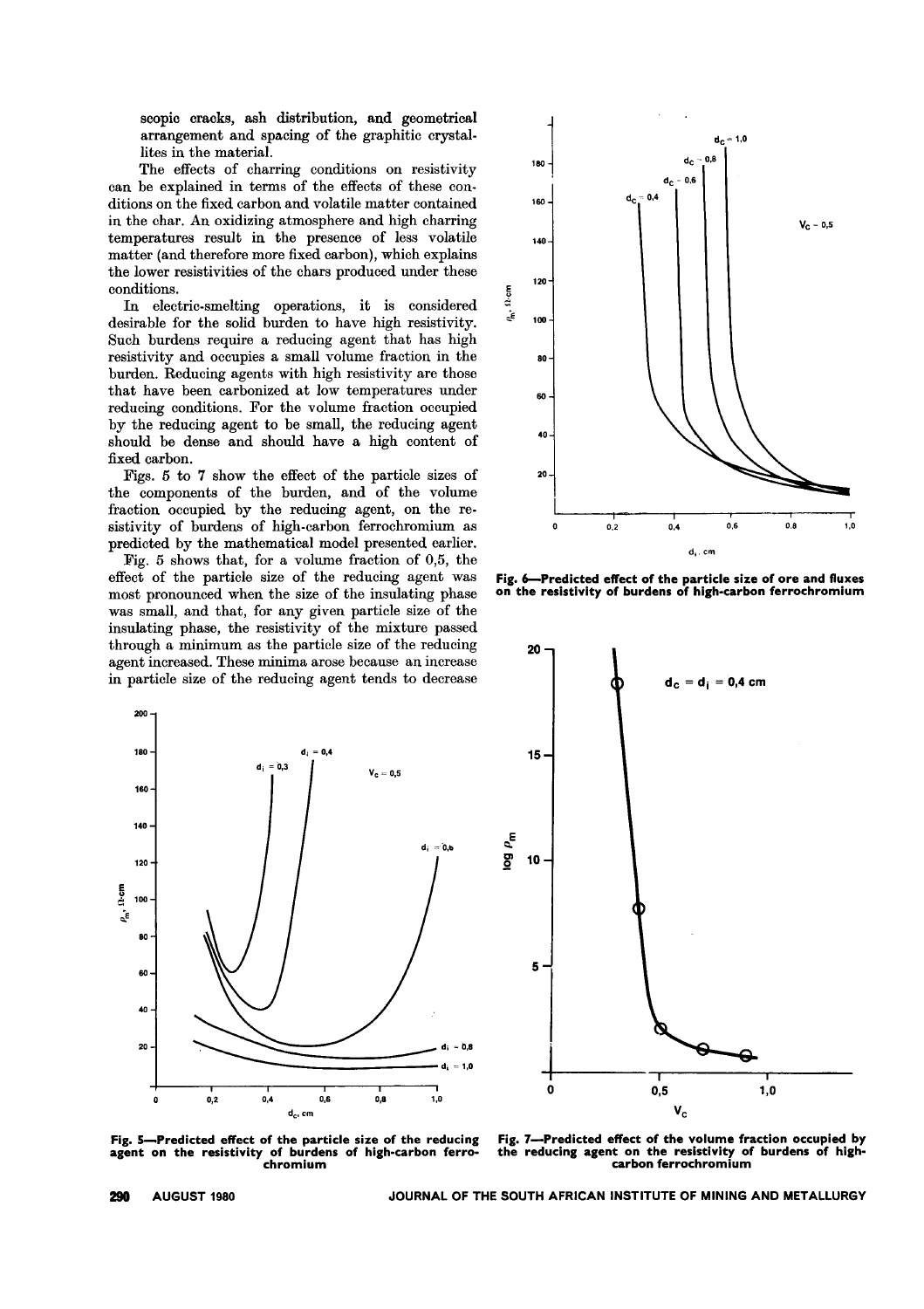

Fig. 8--Apparatus for reactivity measurements



Fig. 9-Reduction of chromite ore in the solid state with standard reducing agents



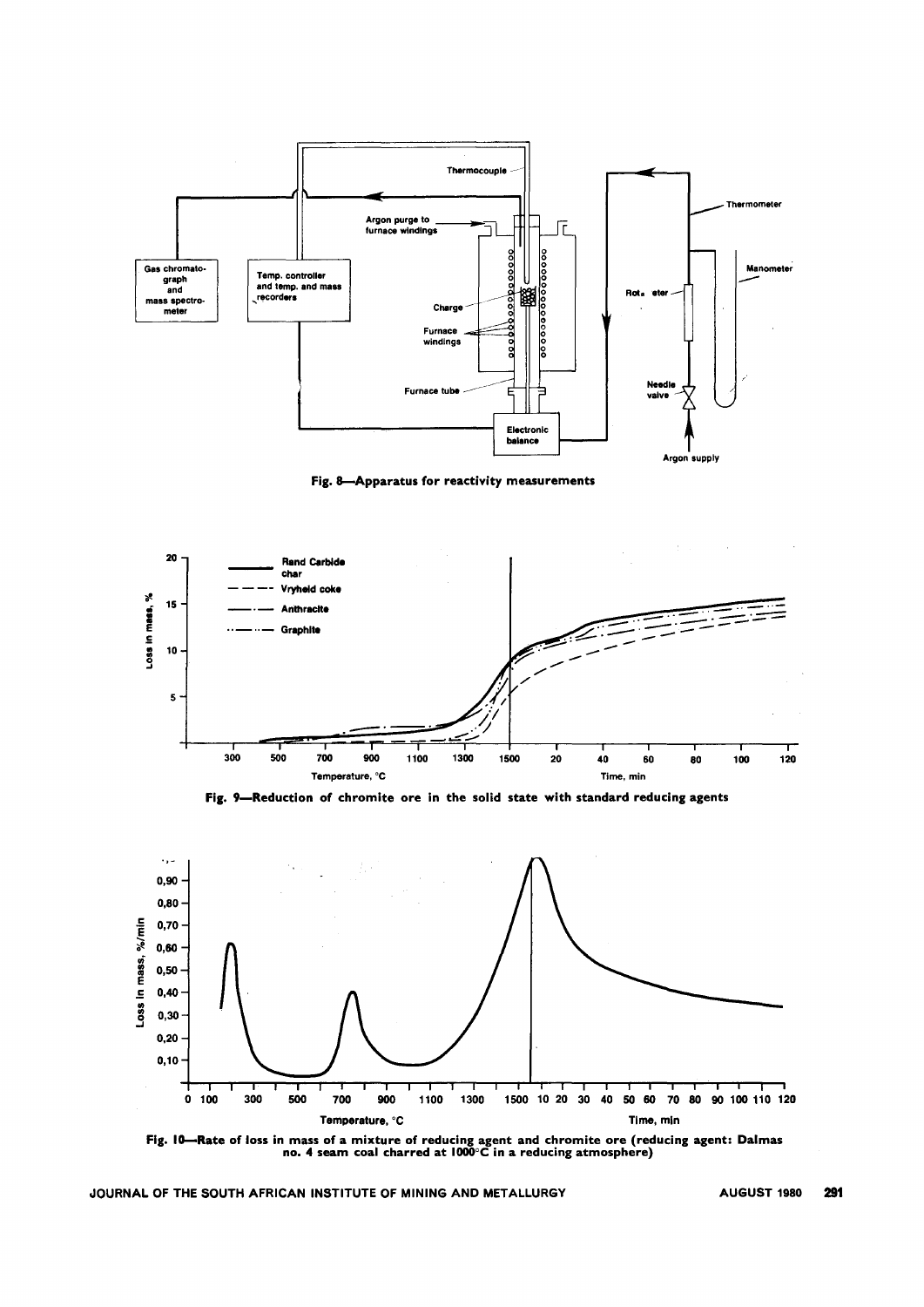the resistivity of the mixture by decreasing the resistance of a continuous array of conducting particles, but also tends to increase it by decreasing the number of such arrays. For a given particle size of reducing agent, the model predicts that the resistivity of burdens of highcarbon ferrochromium wiH decrease with an increase in the size of the insulating components. The resistivity of these burdens can be expected to be high as long as the particle size of the reducing agent is significantly larger than that of the other components of the burden.

#### Conclusions

- 1. The resistivity of the reducing agent, the volume fraction it occupies, and its particle size and that of the other burden components are important parameters influencing the resistivity of burdens of high-carbon ferrochromium.
- 2. The resistance measurements on various types of char show that the resistivity of a char depends on the type of coal from which it is produced and on the conditions under which it is produced. Chars produced in a reducing atmosphere had a higher resistivity than those produced in an oxidizing atmosphere at the same temperature and from the same type of coa1. However, the effect of the charring atmosphere was sma11 compared with that of the charring temperature.
- 3. A mathematical model was formulated to describe the dependence of the resistivity of burdens of highcarbon ferrochromium on the particle sizes of the reducing agent and other components of the burden, and on the volume fraction occupied by the reducing agent. High resistivity of the burden can be expected if the particle size of the reducing agent is large in relation to that of the other components of the burden.

# REACTIVITY MEASUREMENTS

The reactivity measurements involved determination of the reactivity of various reducing agents towards chromite and manganese ores in the solid and liquid states.

#### Reactivity towards Chromite Ore in the Solid State

The reactivity of reducing agents towards chromite ore in the solid state was determined with the apparatus

|  |                                                          | <b>TABLE IV</b> |       |                                          |  |  |
|--|----------------------------------------------------------|-----------------|-------|------------------------------------------|--|--|
|  | RESULTS OF REACTIVITY TESTS ON CHROMITE ORE IN THE SOLII |                 |       |                                          |  |  |
|  |                                                          |                 | STATE |                                          |  |  |
|  |                                                          |                 |       | $(maximum$ temperature $1500^{\circ}$ C) |  |  |

| Reducing agent    | Charring<br>temperature<br>°C | Atmosphere | Reduction<br>℅ |
|-------------------|-------------------------------|------------|----------------|
| Rand Carbide char |                               |            | 55             |
| Vryheid coke      |                               |            | 54,52          |
| Anthracite        |                               |            | 47,50          |
| Graphite          |                               |            | 60             |
| Delmas no. 4      | 1000                          | Oxidizing  | 37             |
| Delmas no. 4      | 1000                          | Reducing   | 35             |
| Springbok no. 5   | 1000                          | Oxidizing  | 35             |
| Springbok no. 5   | 1000                          | Reducing   | 36             |
| Delmas no. 2      | 1000                          | Oxidizing  | 39             |
| Delmas no. 2      | 1000                          | Reducing   | 35             |
| Matla no. 5       | 1000                          | Oxidizing  | 31             |
| Matla no. 5       | 1000                          | Reducing   | 35             |



Fig. II-Analyses of gases emitted during the reduction of chromite ore in the solid state (reducing agent: Springbo<br>no. 5 seam coal charred at 1000°C in a reducing atmospher

iHustrated in Fig. 8. The losses in mass for the mixture of chromite ore and reducing agent in the alumina crucible were measured on an electronic balance. The gases emitted from the furnace were analysed with a mass spectrometer and a gas chromatograph for carbon monoxide, carbon dioxide, methane, hydrogen, and argon. The sample was heated from room temperature to 1500°C at the rate of 400°C per hour, and was then held at 1500°C for 2 hours.

For the tests with standard reducing agents, the amount of carbon added was the stoichiometric amount required to reduce the iron and chromium oxides to their respective metals, but, for the tests with chars produced by the F.RI., the amount of carbon added was 120 per cent of the stoichiometrica11y required amount.

The results of the experiments are summarized in Table IV, which shows the final percentage reduction. This is the amount of oxygen removed expressed as a percentage of the total oxygen contained by the iron and chromium oxides in the ore and of the percentage metaHization of iron and chromium as determined from chemical analyses of the reaction products.

The reactivities of the standard reducing agents towards chromite ore in the solid state were not significantly different, except for graphite, which showed significantly better reactivity than the rest. This can be explained by the fact that graphite has the highest

AUGUST 1980 JOURNAL OF THE SOUTH AFRICAN INSTITUTE OF MINING AND METALLURGY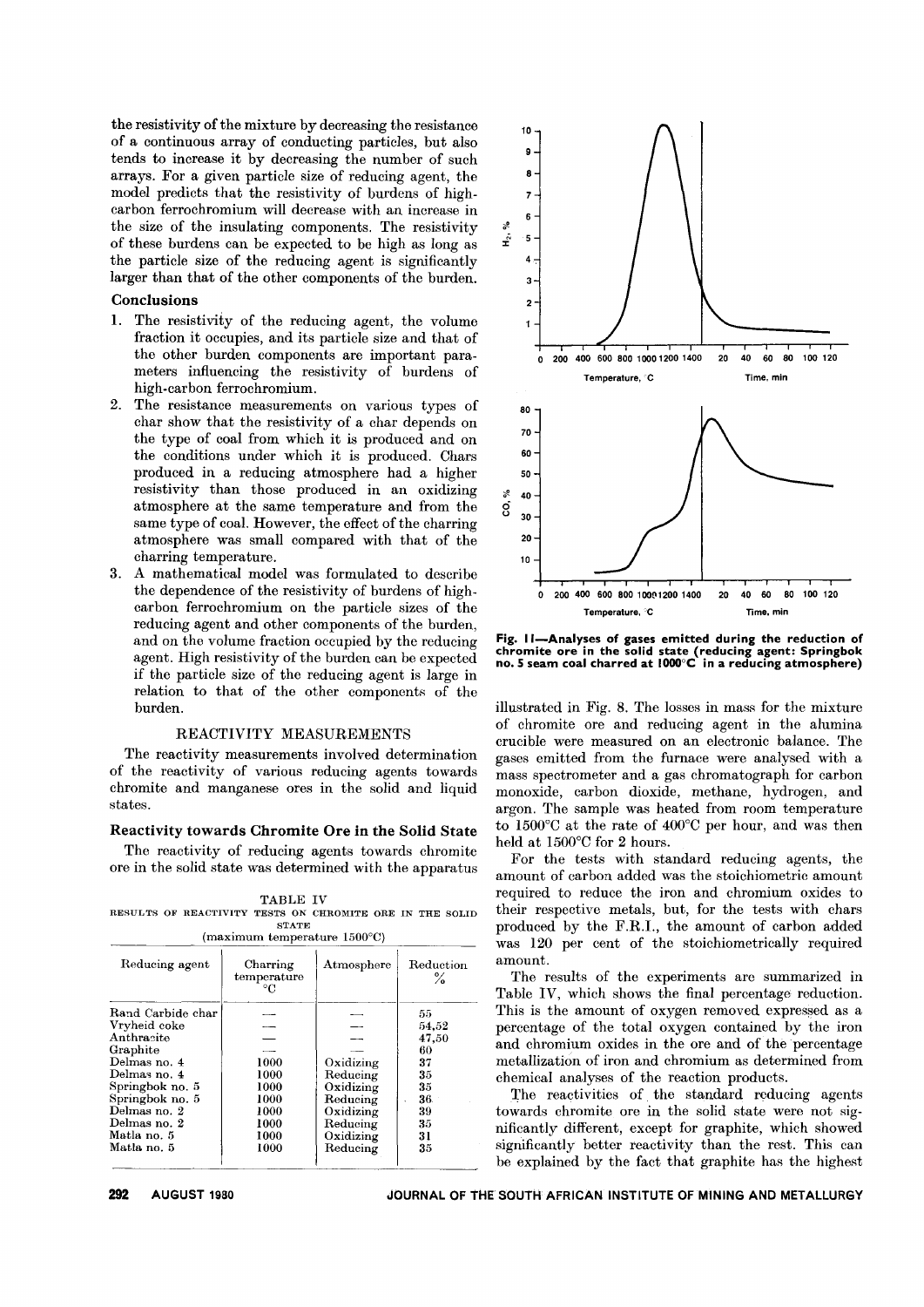content of fixed carbon and the lowest content of ash and volatile matter, occupies the smallest volume fraction (i.e., it has the highest value for fixed carbon content  $\times$  apparent density), and has a low reactivity towards carbon dioxide. This agrees with the findings of Dewar *et al.15* and Fremont-Lamouranne *et al.16.* The atmosphere under which a char from the F.RI. was produced had little effect on the percentage reduction.

Fig. 9 shows plots of the percentage loss in mass versus temperature and time for the standard reducing agents. Curves of similar shape were obtained for the other reducing agents tested.

Plots of the rate of loss in mass versus temperature and time showed three distinct maxima at the following temperatures:

- (i) 200°C, owing to the evolution of water,
- (ii) 750°C, owing to the evolution of volatile matter (hydrocarbons), and
- (iii) 1500°C, owing to the reduction of chromite ore with the evolution of carbon monoxide.

These maxima are shown in Fig. 10, which is typical for the reducing agents used in the tests.

Fig. 11 shows a typical analysis of the gases emitted from the furnace. The evolution of hydrogen usually started at about 500°C, reaching a maximum between 850°C and 1200°C, after which its concentration decreased continuously, although its presence could be detected during the entire reaction period. Carbon monoxide evolved from the volatile matter and as a result of the reduction of the chromite ore.

Variations in the particle size of the reducing agent (see Fig. 12) resulted in an insignificant difference in the reactivity of the reducing agent. However, the rate of reduction of chromite ore increased with a decrease in the particle size of the reducing agent, as could be expected on the basis of the larger surface area available for reaction and the improved inter-particle contact, as shown by Barcza et al.<sup>17</sup>.

As could be expected, the rate of reduction increased with an increase in the percentage of stoichiometric carbon added, the effect being most marked for the lower percentages. The results also indicated that the differences in the reactivity of these reducing agents tend to decrease with an increase in the percentage of stoichiometric carbon added.

Silica flux added at 1500°C had no effect on the metallization of iron, but slowed down the metallization of chromium. At temperatures higher than the fusion point of the ore, silica enhanced the reduction, which is in agreement with the findings of Urquhart<sup>18</sup>.

#### Reactivity towards Chromite Ore in the Liquid State

A variation of the SCICE (stationary charge in controlled environment) techniques<sup>19</sup> was used in an assessment of the reactivity of reducing agents towards chromite ore in the liquid state. Charges consisting of reducing agent, chromite ore, and fluxes were heated from room temperature to 1500°C at a rate of 350°C per hour, and were then maintained at 1500°C for a period of 2 hours. A final temperature of 1500°C was selected because the preliminary experiments had shown that this temperature was sufficiently high to cause fusion of the ore and fluxes in the charge, whereas, at higher temperatures, the thermocouples failed rapidly. The reactions taking place during heating were studied from a continuous analysis (by use of a mass spectrometer) of the gases emitted from the furnace.

Fig. 13 shows the results as a plot of percentage reduction of the ore versus temperature and time of holding at 1500°C. The percentage reduction was calculated from the gas analyses, an example of which is shown in Fig. 14. Carbon dioxide was first detected at about 400°C, and probably originated mainly from decomposition of the dolomite added to the charge as a fluxing agent. The concentration of carbon dioxide reached a maximum at about 800°C, which was the



Fig. 12-Effect of particle size of reducing agent (Rand Carbide char) on the reduction of chromite ore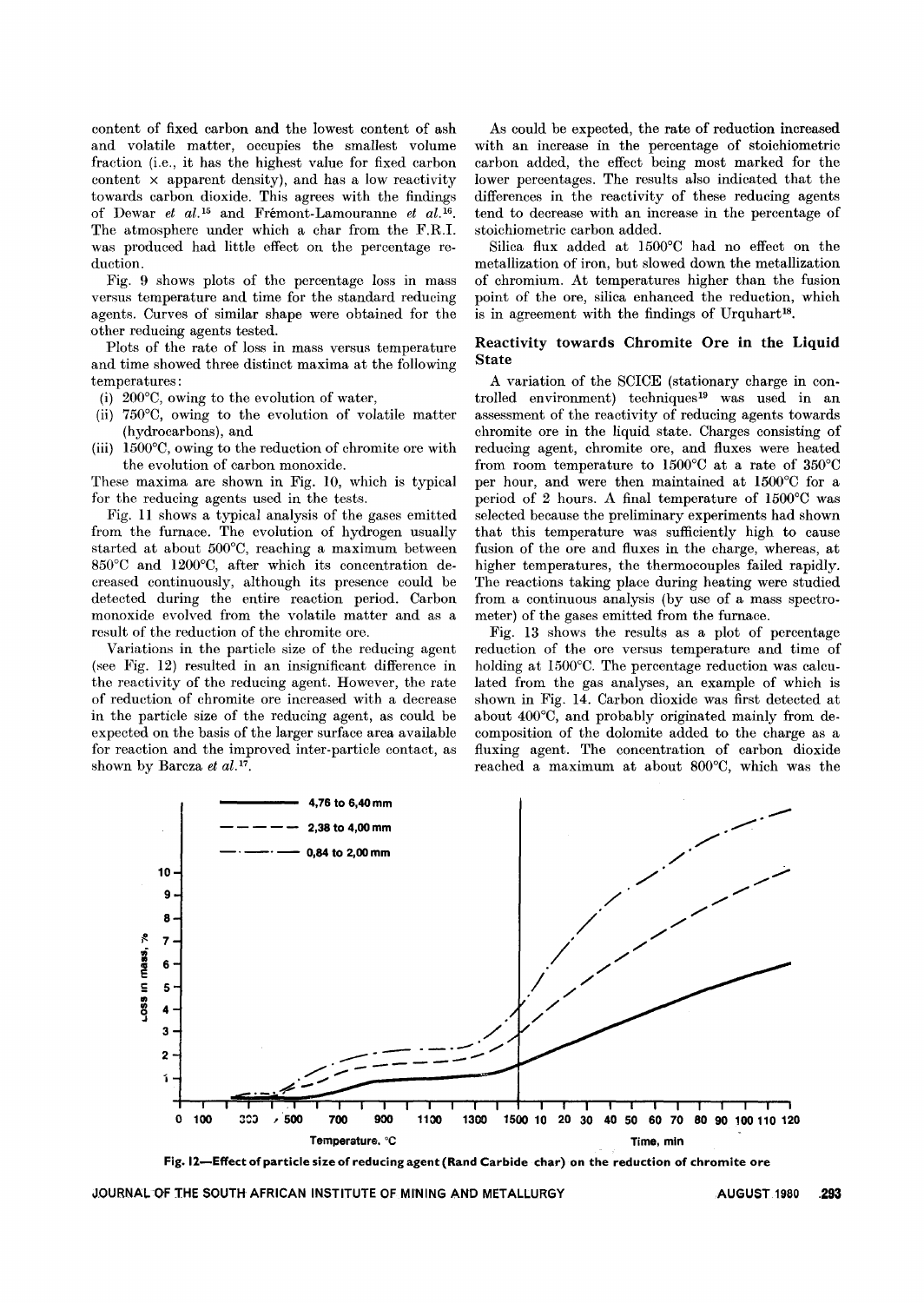same temperature as that at which carbon monoxide first appeared in the effluent gas. As the reduction of chromite ore by solid carbon does not take place at temperatures as low as 800°0, it is believed that carbon monoxide was formed by the reaction of carbon dioxide with the carbon of the reducing agent according to the Boudouard reaction  $CO<sub>2</sub>+C=2CO$ . The concentration of carbon monoxide reached a peak at about 1000°0, probably because the decomposition of the dolomite was nearing completion, and started to increase again at about  $1100^{\circ}$ C to  $1200^{\circ}$ C, indicating the onset of the reduction of the chromite ore. A second maximum was reached at about 1500°0, after which, during holding at 1500°0, the concentration of carbon monoxide decreased continuously.

Table V lists the reducing agents tested in order of increasing reactivity.

#### Reactivity towards Manganese Ore

Charges consisting of an intimate mixture of reducing agent and manganese ore were heated in the apparatus (see Fig. 8) in an argon atmosphere at a rate of  $400^{\circ}$ C/h until a temperature of 1450°C was reached, after which this temperature was maintained for 2 hours. A final temperature of 1450°0 was selected because preliminary experiments had shown that this temperature was sufficiently high for liquid metal and slag to be formed. In all the experiments, the carbon added was 100 per cent of the stoichiometric requirement.

Fig. 15 shows the curves for loss in mass when stan-



Fig. I]-Reduction of chromite ore, in the liquid state with standard reducing agents



Fig. I4-Analyses of gases emitted during the reduction of chromite ore in the liquid state (reducing agent: Rand Carbide char)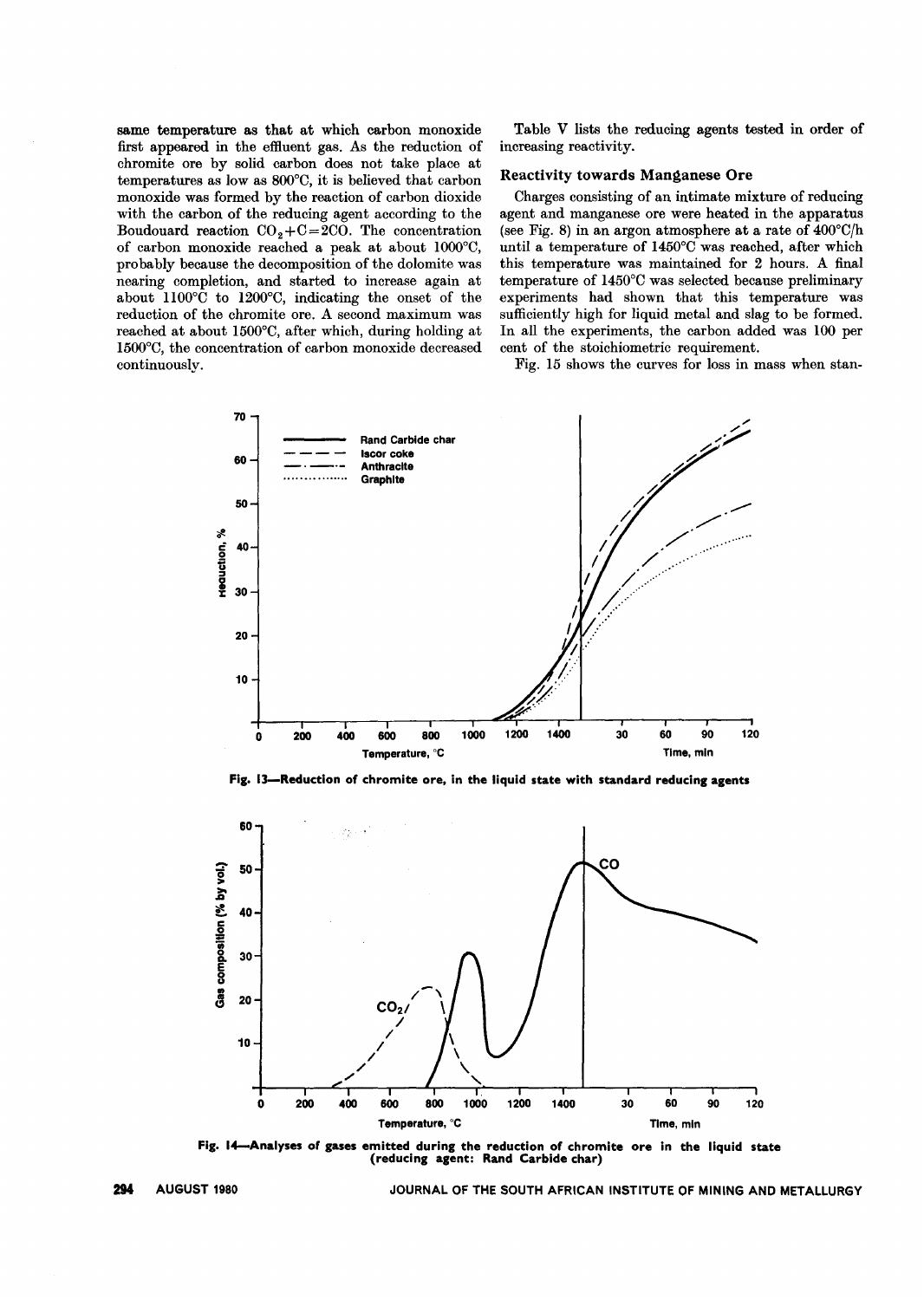dard reducing agents were reacted with natural Mama. twan ore. These curves were corrected for the evolution of water and volatile matter from the reducing agents. The curves obtained for the other reducing agents were very similar in shape.

Reduction was rapid at temperatures between 500°C and 1l00°C, much slower at temperatures between 1l00°C and 1400°C, and again rapid during holding at 1450°C. In accordance with the work reported by Grimsley2°, it can be expected that the first stage of reduction corresponds to the reduction of iron oxide to metallic iron and the reduction of the higher manganese oxides to MnO and  $\text{CaMn}_2\text{O}_4$ , in addition to thermal decomposition of the ore. The second stage of reduction corresponds to the reduction, in the solid state, of MnO and  $CaMn<sub>2</sub>O<sub>4</sub>$  by carbon dissolved in the ferro-

#### TABLE V

REDUCING AGENTS IN ORDER OF INCREASING REACTIVITY TOWARDS CHROMITE ORE IN THE LIQUID STATE (temperature 1500°C)

|                   | (winporature root of          |            |                                       |
|-------------------|-------------------------------|------------|---------------------------------------|
| Reducing agent    | Charring<br>temperature<br>°C | Atmosphere | Reduction from<br>metal analyses<br>℅ |
| $_{\rm Utrecht}$  | 1000                          | Reducing   | 41,9                                  |
| Utrecht           | 1000                          | Oxidizing  | 42,0                                  |
| Graphite          |                               |            | 42,6                                  |
| Delmas no. 2      | 1000                          | Reducing   | 43,5                                  |
| Springbok no. 5   | 600                           | Oxidizing  | 44,0                                  |
| Umgala            | 1000                          | Reducing   | 44,2                                  |
| Utrecht           | 600                           | Reducing   | 44,8                                  |
| $_{\rm Utrecht}$  | 600                           | Oxidizing  | 46,7                                  |
| Springbok no. 5   | 600                           | Reducing   | 47.3                                  |
| Anthracite        |                               |            | 50.3                                  |
| $\bf U$ trecht    | 800                           | Reducing   | 51,8                                  |
| $\bf U$ trecht    | 800                           | Oxidizing  | 53.6                                  |
| Springbok no. 5   | 800                           | Reducing   | 54.9                                  |
| Springbok no. 5   | 800                           | Oxidizing  | 56,4                                  |
| Delmas no. 4      | 1000                          | Reducing   | $^{58,7}$                             |
| Matla no. 5       | 1000                          | Reducing   | 58.7                                  |
| Rand Carbide char |                               |            | 65,9                                  |
| Iscor coke        |                               |            | 68,7                                  |

manganese phase. The third stage of reduction therefore probably corresponds largely to the reduction of MnO dissolved in the liquid slag.

Any effect of the type of reducing agent on the reduction of manganese ore was usually apparent only during the first and final stages of reduction, was usually small, and was very similar for the natural and the preheated ore. However, the reduction behaviour of mixtures of manganese ore and graphite differed from that of mixtures containing the other reducing agents in that fusion of the ore did not take place upon heating to 1450°C. Even when the ash of Rand Carbide char was added to the mixture of graphite and ore, fusion did not occur, indicating that the distribution of ash in a reducing agent determines its fluxing behaviour.

Table VI summarizes the results obtained with various reducing agents and preheated Mamatwan ore, the values for reactivity being scaled with respect to the values obtained for Rand Carbide char. The results showed that the atmosphere under which a char is produced has little effect on its reactivity. An increase in the temperature of charring caused a decrease in the chars produced from Springbok no. 5 seam coal. However, this effect was not observed with chars produced from Utrecht coal.

TABLE VI

RESULTS OF REACTIVITY TESTS ON PREHEATED MAMATWAN ORE

| Reducing agent    | Solid-state<br>reactivity | Liquid-state<br>reactivity |
|-------------------|---------------------------|----------------------------|
| Rand Carbide char | 1,0                       | 1,0                        |
| Iscor coke        | 0,7                       | 0,9                        |
| Anthracite        | 1,0                       | 1,0                        |
| Graphite          | 0,8                       |                            |
| Springbok         | 1,25                      | 1,1                        |
| $_{\rm Utrecht}$  | 1,0                       | 0.75                       |
| Delmas no. 2      | 1,1                       | $_{1,0}$                   |
| Delmas no. 4      | 1,2                       | 0,7                        |
| Matla no. 5       | 1,2                       | 0.8                        |
| Blesbok no. 5     | 1.2                       | 1,15                       |



Fig. 15- Reduction of natural Mamatwan ore with standard reducing agents